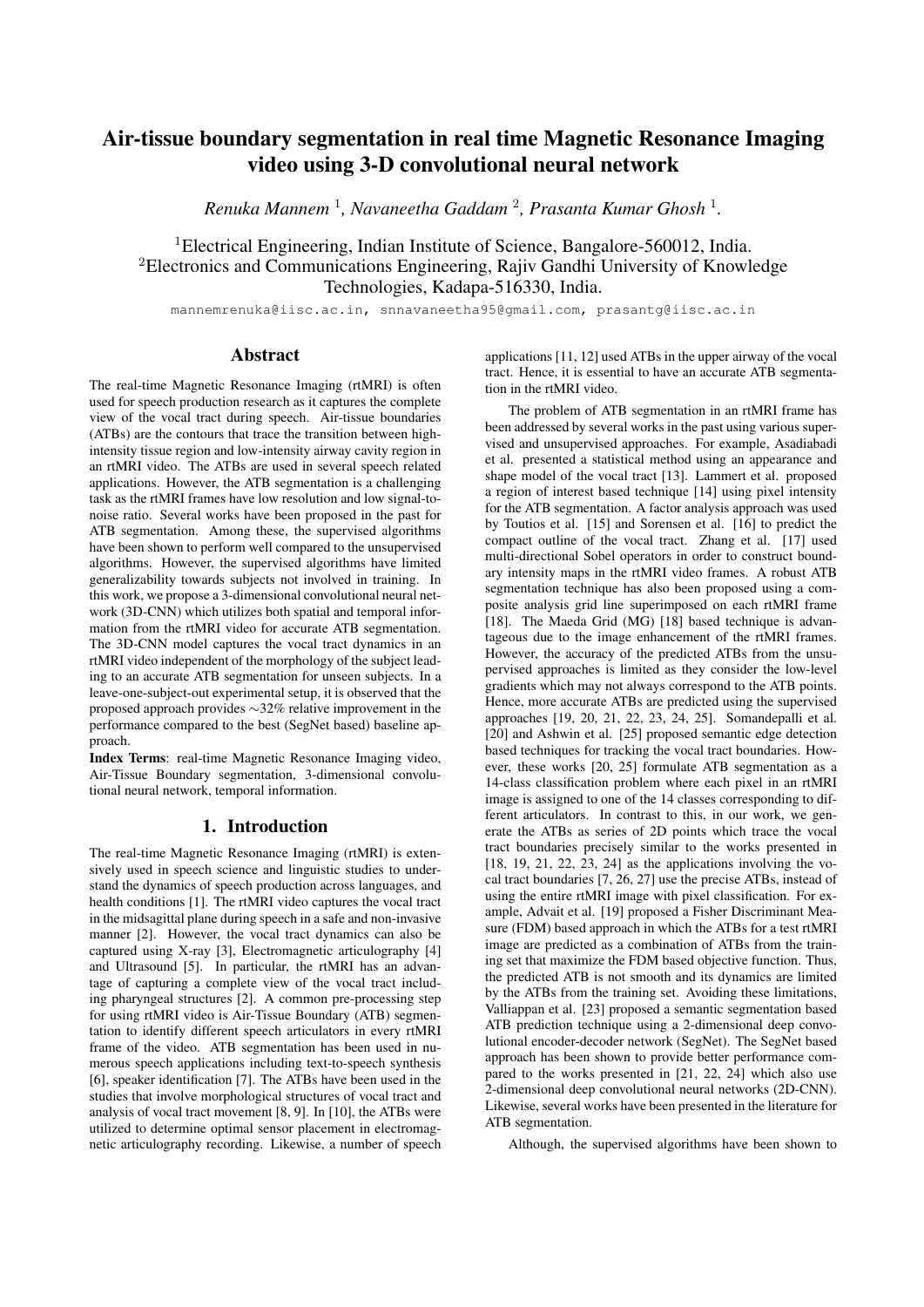

Figure 1: *(a) Illustration of the steps in the proposed 3D-CNN based approach and (b) architectures of encoder and decoders in 3D-CNN.*

provide accurate ATBs in the seen subject condition, the generalizability of these approaches for unseen subjects is a major challenge due to variability in the morphology of the subjects. In this work, we propose a 3-dimensional deep convolutional neural network (3D-CNN) for ATB segmentation which utilizes the temporal continuity of the rtMRI frames. The 3-dimensional convolutional layers have been shown to provide better performance for human action recognition [28, 29]. Thus, the 3D-CNN could help in accurate ATB segmentation for rtMRI videos which captures the smoothly varying vocal tract dynamics. The temporal continuity criterion ensures that the ATBs do not vary drastically in successive frames of an rtMRI video as the articulatory movements do not vary rapidly while a person speaks. The temporal continuity across the rtMRI video frames helps in capturing the smoothly varying vocal tract dynamics independent of the morphology of the subject and the spatial information from the rtMRI frame helps in understanding the vocal tract shape. Thus, in unseen subject condition, using both temporal and spatial information from the rtMRI video could help in better ATB prediction compared to a frame level prediction. However, to utilize both spatial and temporal information, we need to have suitable network architecture and objective function which is optimized for accurate ATB prediction. For example, the MG and FDM approaches also utilize the temporal continuity criterion in their respective objective functions. However, the accuracy of the predicted ATBs from these approaches is limited as they do not utilize the spatial information well due to the consideration of the first order pixel intensity differences. On the other hand, the 2D-CNN based ATB segmentation approaches [21, 23, 24, 20] perform frame level predictions using spatial information without utilizing the temporal continuity. However, the 3D-CNN model uses 3-dimensional convolutional filters which extract the spatial and temporal features using the given rtMRI video frames for accurate ATB prediction. In this work, we follow steps for ATB prediction similar to the ones described in [23]. We use the 3D-CNN model for semantic segmentation of the rtMRI images which are further post-processed to obtain the ATBs using contour prediction approach. In semantic segmentation, each pixel in an rtMRI image is classified into one of the pre-defined classes. In our work, we classify each pixel in an rtMRI image to tissue class or air cavity class using 3D-CNN. We use the MG, FDM and Seg-Net approaches as baselines. The proposed approach provides ∼32.9%, ∼61.2%, and ∼32.3% relative improvements in performance compared to the MG, FDM and SegNet approaches in a leave-one-subject-out experimental setup.

# 2. Dataset

In this work, we use USC-TIMIT corpus [30] which consists of rtMRI videos of the upper airway in the mid-sagittal plane. The database contains 5 female (F1, F2, F3, F4, F5) and 5 male (M1, M2, M3, M4, M5) subjects. The rtMRI videos are recorded at a



Figure 2: *Illustration of (a) an rtMRI frame (b) the respective complete ground truth air-tissue boundaries (c) and the ground truth binary mask image where the white pixels correspond to class-1 and black pixels correspond to class-0.*

frame rate of 23.18 frames/sec while a subject speaks 460 sentences from MOCHA-TIMIT database [31]. Each rtMRI frame has a spatial resolution of  $68\times68$  (with a pixel dimension of  $2.9$ mm $\times$ 2.9mm). For the experiments in this work, 11 videos from each subject, a total of 110 videos are considered. Each subject, on an average, contains ∼974 number of frames. For the 110 videos, the manual annotation of ATB is carried out using a Matlab Graphical User Interface [10]. The manual annotation is done for three ATBs  $(C_1, C_2, C_3)$  and five points which indicate upper lip (UL), lower lip (LL), tongue base (TB), velum (VEL) and glottis begin (GLTB). As shown in Figure 2(b),  $C_1$  is a closed contour that starts from UL, traverses through the hard palate, joins VEL and goes around the fixed nasal tract.  $C_2$  is a closed contour that covers the jawline, LL, TB and extends below the epiglottis.  $C_3$  contour marks the pharyngeal wall. Figure 2(b) and (c) illustrate the ground truth manually annotated ATBs and the corresponding ground truth binary mask image, respectively. In the ground truth binary mask image, the white pixels (lie inside the complete ATB) correspond to tissue with pixel value as 1 and the black pixels (lie outside the complete ATB) correspond to airway cavity with pixel value as 0. Likewise, there are three masks  $M_1$ ,  $M_2$  and  $M_3$  corresponding to three complete ATBs  $C_1$ ,  $C_2$ , and  $C_3$  respectively.

## 3. Methodology

Figure 1 illustrates the steps followed in the proposed 3D-CNN based approach. The trained 3D-CNN model generates three semantically segmented images. The predicted binary masks are further used to estimate the three complete ATBs using a contour prediction approach. Then, contour pruning is done to obtain the ATBs within the vocal tract from the complete ATBs.

#### 3.1. Semantic Segmentation using 3D-CNN

The 3D-CNN consists of one encoder and three decoders as shown in Figure 1. In SegNet based approach [23], three SegNet models are trained separately for the three binary masks which avoid overlapping of the masks in the constriction regions. This ensures that, in the contour prediction step, we will get the three precise complete ATBs corresponding to the three masks. However, due to the usage of three SegNets, the computational time and complexity increase by a factor of three. Thus, in this work, we use three decoders corresponding to the three binary masks. However, we reduce the number of layers in the three decoders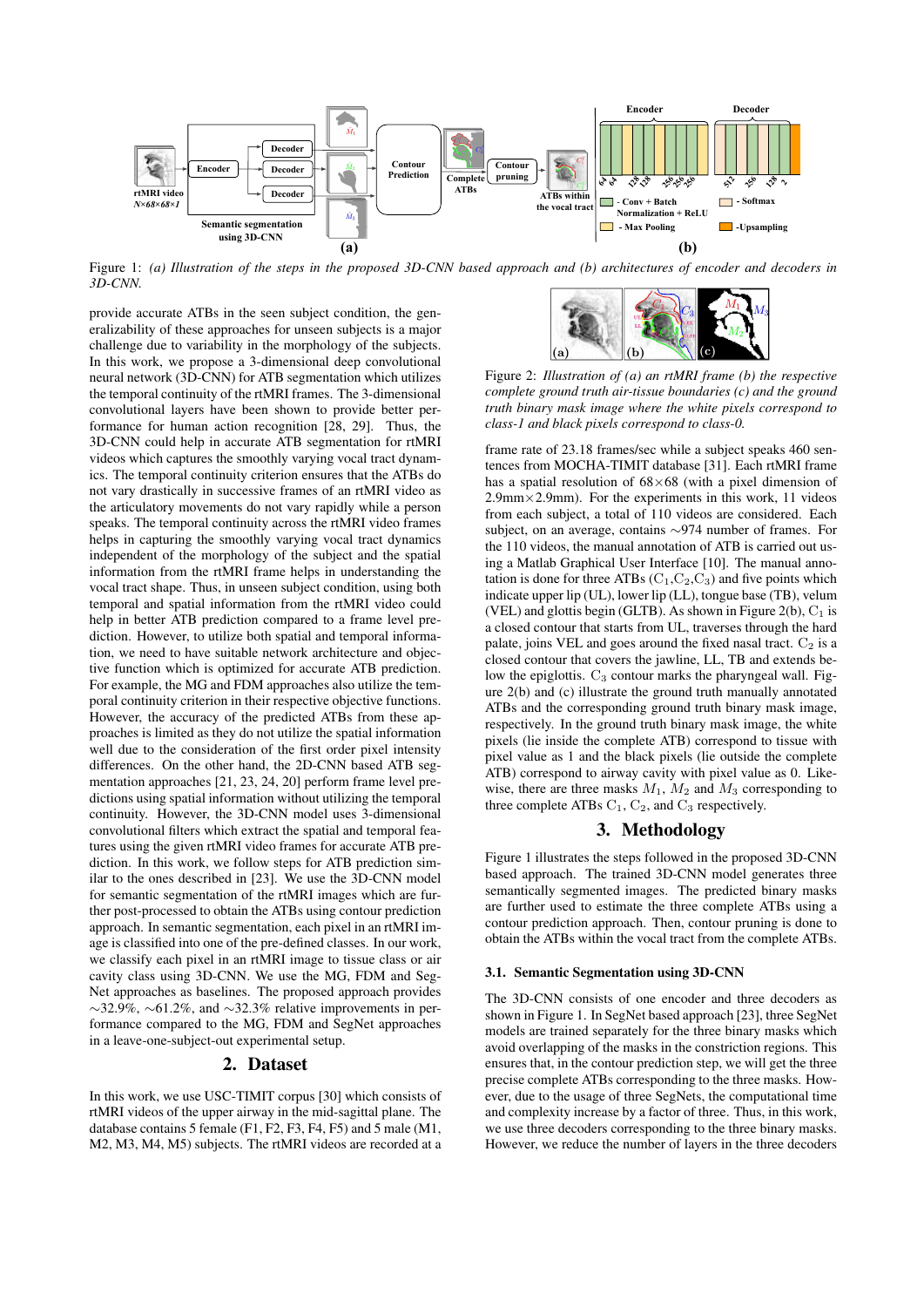

Figure 3: *Illustration of (a) contour prediction using*  $\hat{M}_1$  *and*  $\hat{M}_3$  (b) contour pruning to obtain the upper ATB  $(C_1^v)$  (c) con*tour prediction using*  $\hat{M}_2$  *(d) contour pruning to obtain the*  $lower \, ATB (C_2^v)$ .

compared to the encoder to reduce the complexity of the network.

Figure 1(b) illustrates the architectures of the encoder and decoder used in the 3D-CNN model. The number of filters in each convolutional layer (which indicates the depth of the layer) is indicated below the layer. To learn the high-level features from the low-level features, in encoder, depth is doubled from the input layer to the last layer and in decoder, depth is halved in the first three layers [32, 23]. In decoder, the output of the last convolutional layer is fed to softmax which generates a 2 channel image of probabilities. From the softmax output, at each pixel, we consider the class with maximum probability to generate the final output binary mask image with classes correspond to tissue and airway cavity. The 3D convolutional filters have a dimension of  $2 \times 3 \times 3$  and the max-pooling layer has a pooling dimension of  $2 \times 2 \times 2$  which reduces the input dimension by half; In decoder, the up-sampling is done by a factor of 2 to get the original input dimension. Thus, the 3D-CNN takes any arbitrary size input and generates an output of corresponding size. The receptive field of the encoder is 22 in the temporal axis, which indicates that the encoder output feature map considers 22 number of frames (∼one second temporal context) for each pixel. The 3D-CNN takes an input image sequence with a dimension of  $N \times 68 \times 68 \times 1$  where N is the number of frames in a given input rtMRI video. The corresponding output image sequence has a dimension of  $N \times 68 \times 68 \times 3$ . Thus, for each frame in a given input rtMRI video, 3 outputs are generated from the 3 decoders. Likewise, the 3D-CNN model is trained to generate the three binary masks  $(M_1, M_2, M_3)$  as target outputs corresponding to the three complete ATBs  $(C_1, C_2,$  $C_3$ ) respectively which are illustrated in Figure 2(c). For training, the ground truth binary masks are generated as explained in section 2. Each binary mask consists of two classes: class-1 corresponds to the pixels inside the complete ATB (tissue region) and class-0 corresponds to the pixels outside the complete ATB (air-cavity region). In this way, the semantic segmentation of the rtMRI image is formulated as a binary classification problem. Hence, binary cross entropy loss function is optimized to train 3D-CNN. The binary cross entropy losses corresponding to the three outputs of 3D-CNN are added and used to optimize the weights of the encoder and three decoders during training. Likewise, the 3D-CNN model is trained for semantic segmentation of the rtMRI images.

#### 3.2. Contour prediction and contour pruning

Given the input rtMRI video, the trained 3D-CNN generates three binary masks corresponding to the three complete ATBs as shown in Figure 1. The predicted binary masks are denoted as  $\hat{M}_1$ ,  $\hat{M}_2$ ,  $\hat{M}_3$ . Figure 3 illustrates the contour prediction and contour pruning steps. The contour prediction step uses canny edge detection algorithm to predict the complete ATBs using the binary mask images. The predicted complete ATBs are denoted as  $C_1^{f'}$  $t_1^{f'}$ ,  $C_2^f$ , and  $C_3^f$ . In contour pruning step,  $C_1^{f'}$  $\frac{J}{1}$  ,  $C_2^f$ , and  $C_3^f$  are pruned to obtain the ATBs within the vocal tract which are denoted as  $C_1^v$ ,  $C_2^v$ , and  $C_3^v$  respectively. The contour



Figure 4: *Illustration of (a) manually annotated ground truth ATBs (b) complete ground truth ATBs (c) ground truth ATBs within the vocal tract after contour pruning.*

prediction and contour pruning techniques are described in [23].

#### 4. Experimental Setup

In this work, we analyze the performance of the proposed 3D-CNN based approach and baseline FDM and SegNet approaches in unseen subject condition. Thus, we use a leaveone-subject-out (LOSO) experimental setup. Since, the baseline MG approach is unsupervised, the ATBs are predicted for all the rtMRI videos and the performance is evaluated across all the subjects. The LOSO setup consists of 10 folds as we consider a total of 10 subjects. 11 videos are considered for every subject. In each fold, the train and validation sets consist of 9 subjects and test set contains 1 subject. The train set contains 10 videos from the 9 subjects (total 90 videos) and for validation set, we consider the remaining one video from the 9 subjects (total 9 videos) and the test set contains 11 videos from the remaining subject. Likewise, we choose the 10 subjects in a round-robin fashion which forms a 10 fold cross validation setup. For training and validation of the FDM and SegNet based approaches, the corresponding frames of the rtMRI videos from the train, validation and test sets are considered. For training and validation of 3D-CNN, each rtMRI video from the train and validation sets is divided into one-second duration chunks with an overlap of 0.5 seconds. Thus, the input to the 3D-CNN has a dimension of  $24 \times 68 \times 68 \times 1$  which is a stack of 24 frames corresponding to the one-second duration chunk. However, for testing, the image sequence from the entire rtMRI video is used as input since the 3D-CNN model can take arbitrary sized input. Each fold, on an average, consists of ∼685, ∼68 one-second duration video chunks in train and validation sets respectively. The 3D-CNN is trained for a maximum of 30 epochs with early stopping criterion based on the validation loss.

Evaluation metric: To evaluate the proposed approaches, we use two metrics: 1) Dynamic Time Warping (DTW) distance is used to measure the alignment between the predicted and ground truth ATBs [33]. The DTW scores have a unit of pixel. The DTW distance is less if the predicted and ground truth ATBs have a similar shape and located close to each other. 2) Pixel classification accuracy is used to evaluate the performance of 3D-CNN and SegNet architectures' performance in semantic segmentation [23]. Pixel classification accuracy indicates the fraction of the pixels that are correctly classified in the predicted image compared to the ground truth image. In this work, two types of performance evaluations are done using DTW distance: (1) evaluation of the complete predicted ATBs  $C_1^{f'}$  $L_1^{f'}$ ,  $C_2^f$ , and  $C_3^f$ . (2) evaluation of the predicted ATBs within the vocal tract  $C_1^v$ ,  $C_2^v$ . To evaluate the predicted complete upper ATB, the ground truth  $C_1^g$  contour is obtained considering the non-fixed points from the manually annotated complete ATB  $(C_1)$  as shown in Figure 4(b). In a similar way, the complete predicted ATB  $C_1^f$  is obtained considering the non-fixed points from the predicted complete ATB  $(C_1^{f'}$  $C_1^{f'}$ ). To evaluate  $C_2^f$ and  $C_3^f$ , manually annotated complete lower ATB ( $C_2 = C_2^g$ ) and the contour corresponding to pharyngeal wall  $(C_3 = C_3^{\overline{g}})$ are used, respectively, which are shown in Figure 4(a) and (b).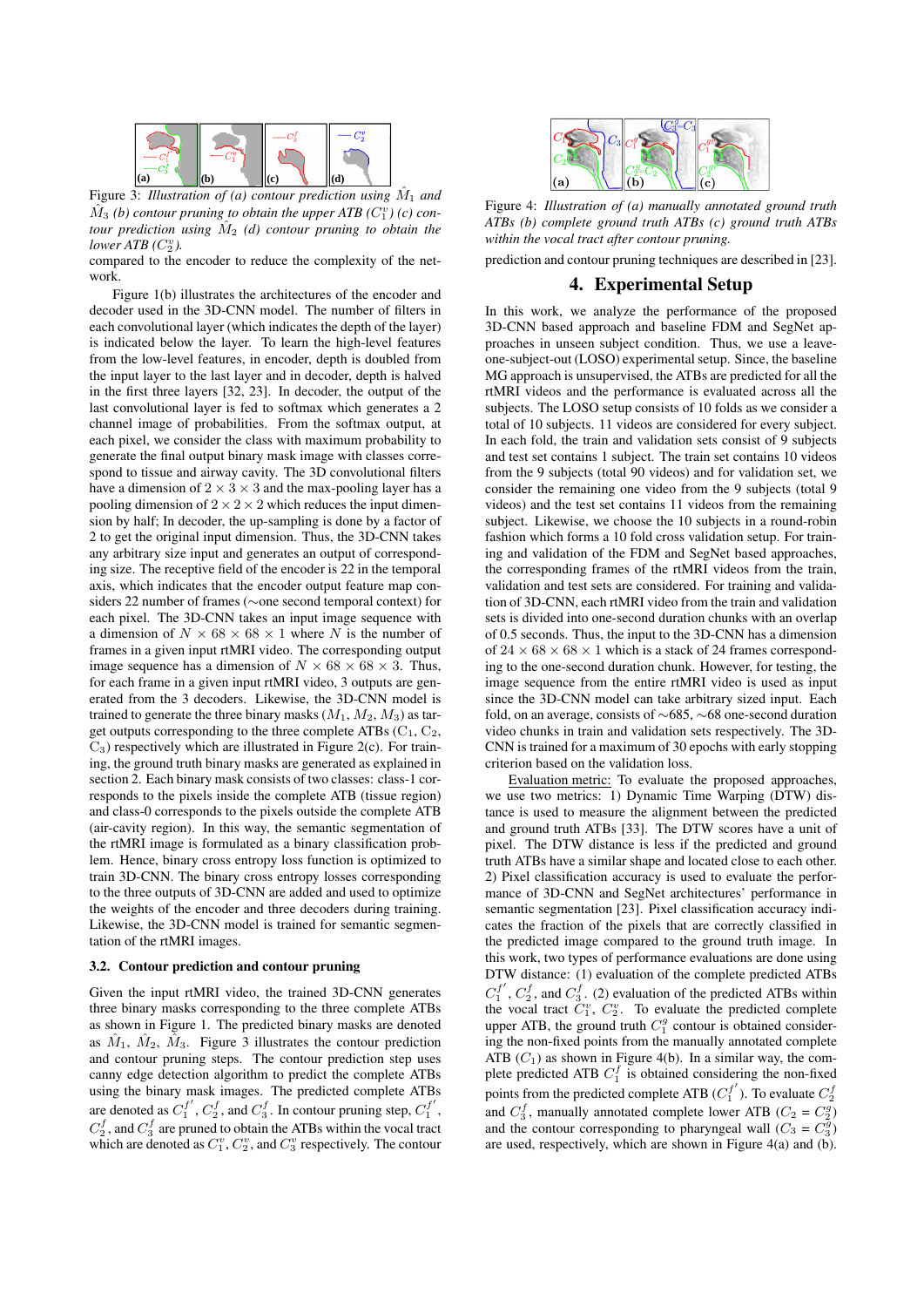To evaluate the predicted ATBs within the vocal tract, the upper and lower ground truth complete ATBs  $(C_1^g, C_2^g)$  are pruned to obtain the ATBs within the vocal tract using the contour pruning approach as described in section 3. The pruned upper and lower ground truth ATBs within the vocal tract are represented as  $C_1^{gv}$ ,  $C_2^{gv}$  respectively and they are illustrated in Figure 4(c).

## 5. Results and Discussions

Table 1 shows the average  $\pm$  standard deviation (std) of the DTW distance for complete ATBs predicted from FDM, Seg-Net, and 3D-CNN approaches. The MG approach does not predict complete ATBs and the FDM approach does not predict  $C_3^f$ . Thus, the corresponding results are not provided in Table 1. It is observed that the 3D-CNN provides better performance compared to the baseline FDM and SegNet approaches for all the complete ATBs. The average DTW distance for the complete ATBs predicted using 3D-CNN is 56.1% and 53.7% lower than those using FDM and SegNet respectively. Figure 5 illustrates the complete ground truth ATBs and predicted ATBs from FDM, SegNet, and 3D-CNN. It is observed that the predicted ATBs from 3D-CNN are more accurate compared to the baseline FDM and SegNet approaches.

Table 1: *Average (*± *standard deviation) of DTW distances (in pixels) for the predicted complete ATBs obtained using FDM, SegNet, and 3D-CNN (bold indicates least DTW distances).*



Figure 5: *Illustration of the complete (a) ground truth ATBs*  $(C_1^g, C_2^g, C_3)$  and predicted ATBs (b)  $(C_1^f, C_2^f)$  from FDM,  $(C_1^f, C_2^f, C_3^f)$  from (c) SegNet (d) 3D-CNN approaches.

**(a) (b) (c) (d) (e)** ATBs within the vocal tract predicted from MG, FDM, Seg-Table 2 shows the average  $\pm$  std of the DTW distance for Net, and 3D-CNN. It is observed that the 3D-CNN provides better performance compared to the baselines MG, FDM, Seg-Net for both upper and lower ATBs. The average DTW distance for the ATBs within the vocal tract from 3D-CNN is 32.9%, 61.2%, and 32.3% lower than that using the MG, FDM, and SegNet approaches, respectively. Interestingly, the supervised FDM approach does not perform better than the unsupervised MG approach for both upper and lower ATBs. The SegNet also does not perform better than the baseline MG approach for upper ATB. However, in [19] and [23], it has been shown that both FDM and SegNet approaches perform better than the MG approach in seen subject condition. Thus, the supervised algorithms perform well in seen subject condition and they do not perform well for the unseen subjects. Thus, utilizing both temporal and spatial information using suitable architecture helps in accurate ATB prediction independent of the morphology of the subject. Figure 6 illustrates the ground truth ATBs within the vocal tract and corresponding predicted ATBs obtained from MG, FDM, SegNet, and 3D-CNN. It is observed that the 3D-CNN predicts more accurate ATBs compared to the baselines. The FDM approach predicts the test ATBs as a combination of train ATBs which optimize the FDM based objective function. In unseen subject condition, due to the mismatch in morphology of train and test subjects, the predicted ATBs do not capture the vocal tract shape leading to erroneous ATBs.

Table 2: Average  $(\pm$  standard deviation) of DTW distances (in *pixels) for the predicted ATBs within vocal tract obtained using MG, FDM, SegNet, and 3D-CNN (bold indicates least DTW distances).*

| <b>ATB</b>         | МG              | <b>FDM</b>      | <b>SegNet</b>          | 3D-CNN          |  |
|--------------------|-----------------|-----------------|------------------------|-----------------|--|
| $C_v^1$            | $1.53 \pm 0.29$ | $2.19 \pm 0.29$ | $\sqrt{1.86 \pm 0.45}$ | $1.08 \pm 0.21$ |  |
| $\overline{C_n^2}$ | $1.65 \pm 0.38$ | $3.71 \pm 0.80$ | $1.33 \pm 0.38$        | $1.05 \pm 0.27$ |  |
| (a)                | (b)             | (c)             | d)                     | e)              |  |

Figure 6: *Illustration of (a) ground truth ATBs within vocal tract*  $(C_1^{gv}, C_2^{gv})$  and the corresponding predicted ATBs  $(C_1^v, C_2^v)$ *from (b) MG (c) FDM (d) SegNet (e) 3D-CNN approaches.*

In SegNet based approach, the 2-D CNN filters are applied for each rtMRI frame independently without considering the temporal information. Thus, the filters could learn to understand the morphology of the subject rather than capturing smoothly varying vocal tract dynamics. Hence, for an unseen subject, the SegNet model predicts erroneous ATBs. Table 3 shows the average pixel classification accuracy for the predicted binary masks  $(\hat{M}_1, \hat{M}_2, \hat{M}_3)$  obtained from SegNet and 3D-CNN for the validation and test data. For 3D-CNN, it is observed that the pixel classification accuracy for the validation and test data is very high and almost the same. However, for SegNet, the pixel accuracy for the test data is less compared to the validation data. As explained in Section 4, the validation data consists of unseen sentences from the subjects which are used for training and the test data consists of unseen subject's data which is not used in training. Thus, the SegNet provides accurate semantic segmentation for seen subjects and it fails for unseen subjects due to the morphology mismatch compared to the subjects which are used for training. However, 3D-CNN provides accurate semantic segmentation for unseen subjects independent of the morphology.

Table 3: *Average pixel classification accuracy on test and validation data for SegNet and 3D-CNN*

| Method        | M1          |                   | M,          |                   | $M_{3}$     |                   |
|---------------|-------------|-------------------|-------------|-------------------|-------------|-------------------|
|               | <b>Test</b> | <b>Validation</b> | <b>Test</b> | <b>Validation</b> | <b>Test</b> | <b>Validation</b> |
| <b>SegNet</b> | 96.62       | 99.83             | 97.71       | 99.72             | 95.64       | 99.78             |
| 3D-CNN        | 99.43       | 99.98             | 99.18       | 99.96             | 99.35       | 99.97             |

## 6. Conclusion

In this work, we proposed a 3D-CNN model which uses both spatial and temporal information of the rtMRI images and predicts accurate ATBs for arbitrary length of the rtMRI videos. The 3D-CNN utilizes the temporal continuity of rtMRI frames to capture the smoothly varying vocal tract dynamics. Experiments with LOSO cross-validation setup reveal that the 3D-CNN based approach provides better performance in terms of the DTW distance compared to the baseline MG, FDM and SegNet approaches which indicates that the proposed approach has better generalizability for unseen subjects. The 3D-CNN model provides high pixel classification accuracy for semantic segmentation compared to SegNet. In our future work, we will analyze the minimum number of subjects and videos from each subject that are required to train the 3D-CNN for obtaining the saturating pixel classification accuracy. We will also exploit the proposed 3D-CNN based approach for the 3-dimensional rtMRI images.

## 7. Acknowledgement

Authors thank the Department of Science and Technology (DST), Government of India for their support in this work.